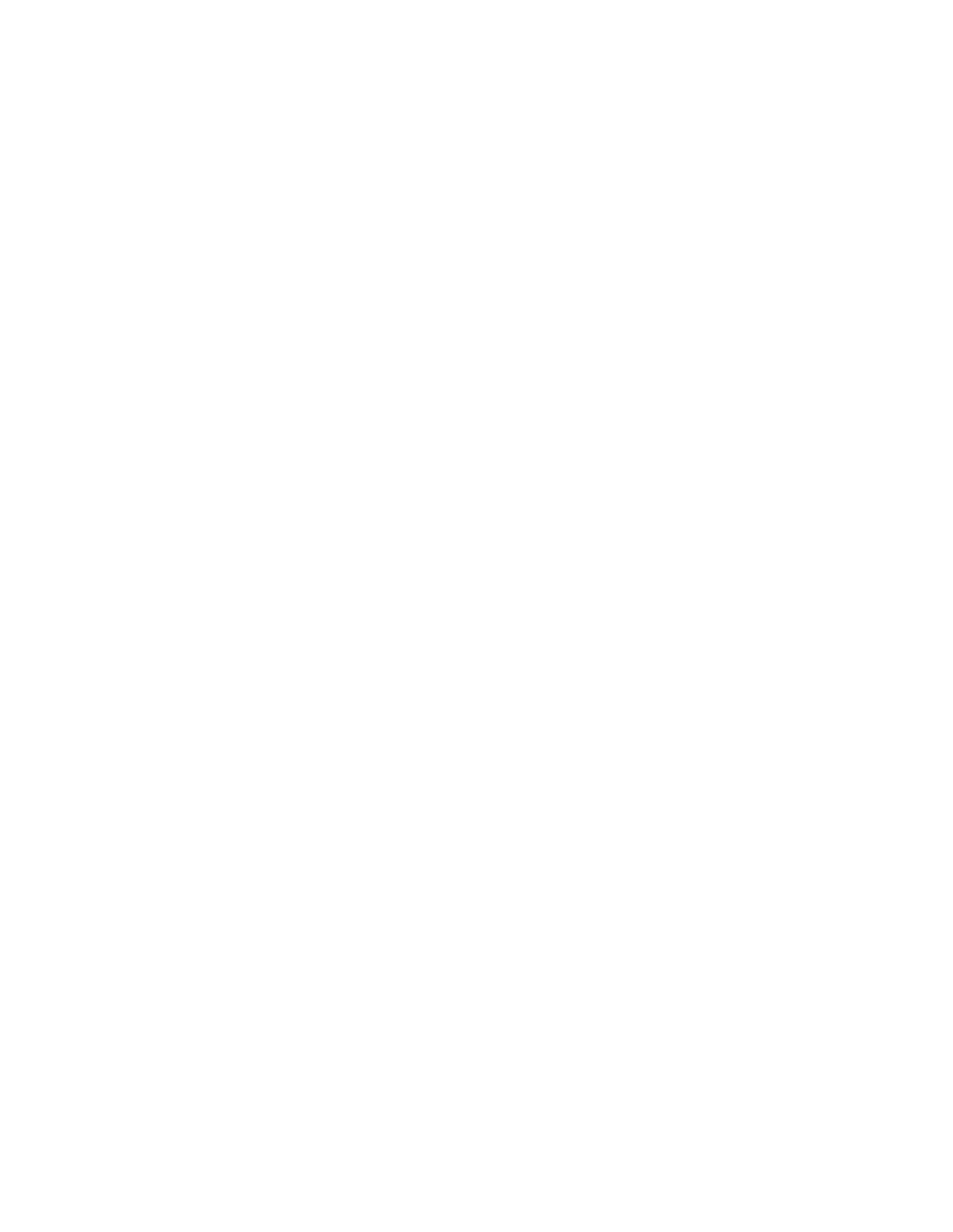## **Contents**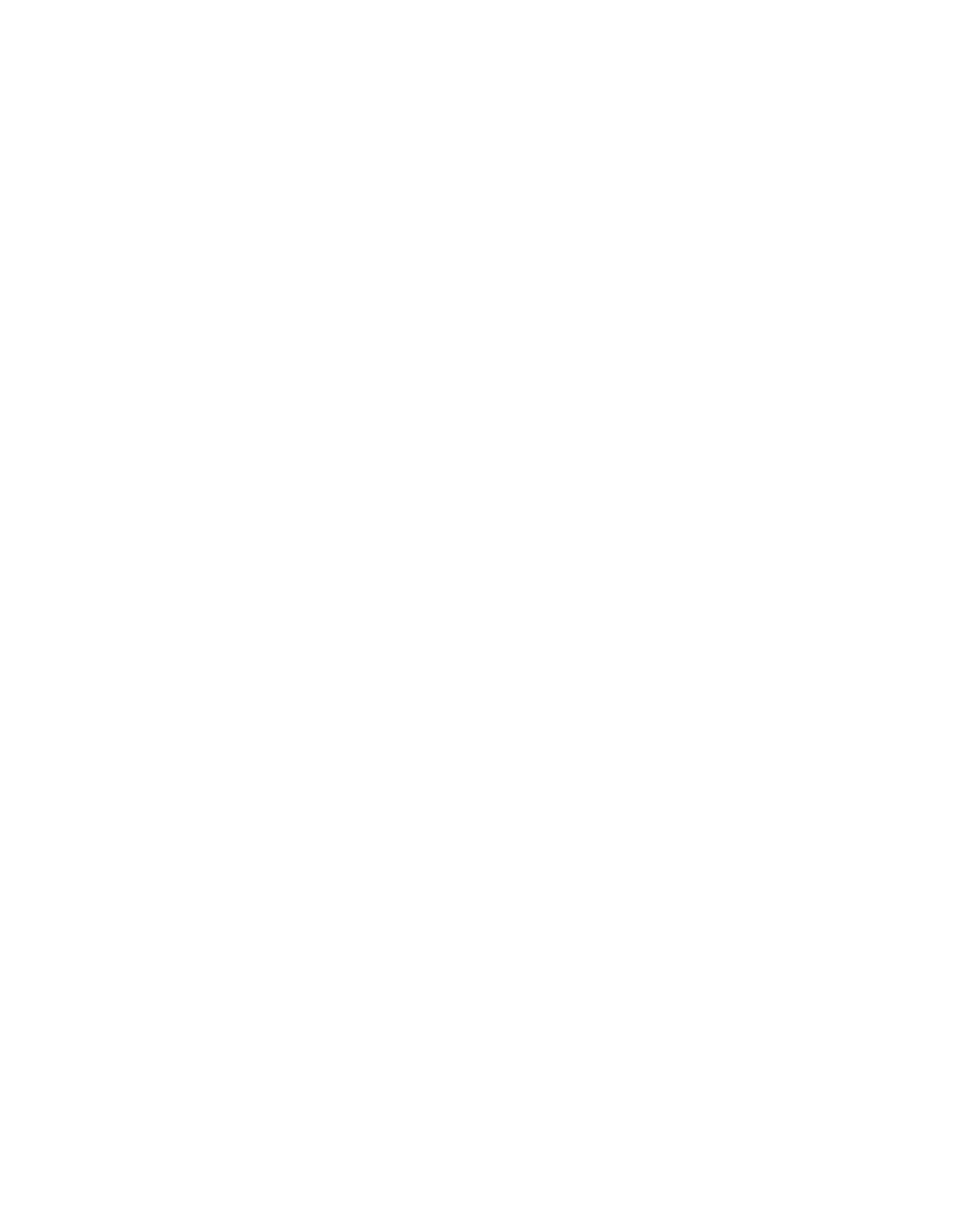## **11.0 Cumulative Effects**

## <span id="page-4-0"></span>**Chapter Summary**

- Cumulative effects are effects of future state or private activities that are reasonably certain to occur within the action area.
- Cumulative effects discussions are included only in BAs that require formal consultation, i.e., those with *likely to adversely affect* (LTAA) effect determinations for one or more listed species or designated critical habitats.
- The cumulative effects of a proposed action do not contribute to the definition of the action area.
- Effect determinations for a project are not influenced by cumulative effects.
- The action area defines the geographic scope of the cumulative effects analysis.

This brief chapter discusses the importance of differentiating between cumulative effects and delayed consequences. As defined in PART 3, GLOSSARY AND ABBREVIATIONS, cumulative effects are the effects of future state or private activities that are reasonably certain to occur within the action area. (This definition of cumulative effects is different from the one provided under NEPA.) Cumulative effects discussions are included only in BAs that require formal consultation, i.e., those with LTAA effect determinations for one or more listed species or designated critical habitats.

If development occurring in the project vicinity cannot be attributed to or linked to the project (i.e., is not demonstrably interrelated or interdependent) and this is verified by local planners or officials, the subsequent developments are not delayed consequences of the proposed project and should be addressed in a cumulative effects analysis.

The cumulative effects of a proposed action do not contribute to the definition of the action area. The action area is defined by the limits of direct effects and delayed consequences of the proposed action and also from interdependent and interrelated activities. Therefore, the effect determinations for a project are not influenced by cumulative effects, even if the cumulative effects occur within the action area. The purpose of the cumulative effects analysis is to aid the USFWS and NMFS in making jeopardy and no jeopardy calls for a species, in preparing biological opinions, and in tracking the environmental conditions throughout a general area.